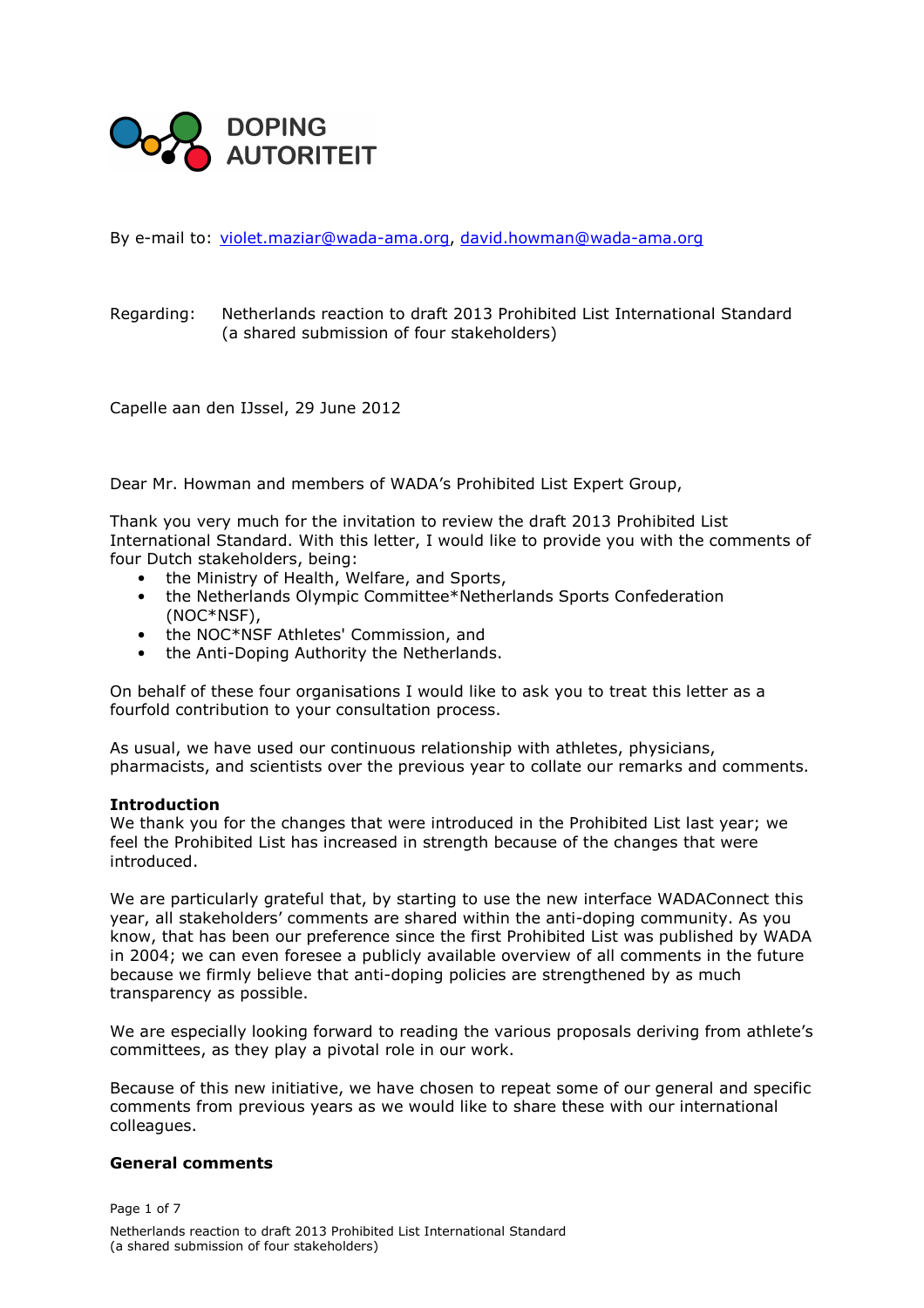We feel it is important that a Prohibited List International Standard is compiled on the basis of the following characteristics:

- it minimises the impact on good-willing athletes, which means it is as short as possible, but as long as necessary;
- it minimises the requirements for good-willing physicians and other support personnel;
- it does not interfere with guidelines of good medical practice and focuses on the issue of doping in sports;
- it optimises the possibility to catch cheating athletes and their supporting personnel by prioritising on the criterion of performance enhancement;
- it is easily explainable to athletes, their support personnel and the general public, so these groups will not be alienated from anti-doping efforts in general.

By following these characteristics, we feel that the Prohibited List will be optimally focussed, practical, and understandable to everyone involved, thereby strengthening the World Anti-Doping Program.

We would like to emphasise that these characteristics should not only lead to discussions on whether certain substances or groups of substances could be added or removed from the Prohibited List. Other possible solutions to strengthen anti-doping efforts include raising reporting thresholds, changing the rules on sanctioning for these substances, and/or limiting their prohibited status to certain sports known to have problems regarding this particular group of substances. It is important to find a balance between effective anti-doping regulations and the impact that these regulations have on the lives of athletes and the work of their supporting personnel.

We are aware that part of these changes are also considered in the current consultation phase of a revised World Anti-Doping Code, but the current Code already allows for prioritising certain aspects of potentially prohibited substances and methods. These discussions need to be held at all levels of the World Anti-Doping Program. We kindly ask WADA to acknowledge our firm opinion in this regard, and to choose solutions that recognise the different views that exist rather than deciding in a manner which completely rejects the strongly held views of one or more Anti-Doping Organisations.

From these principles, we have derived three concrete proposals for further improvement of the annual process to update the Prohibited List.

### More transparency

We welcome the "Summary of modifications and explanatory notes" that annually accompanies the release of a new Prohibited List International Standard. Yet, we feel that the process of drafting the Prohibited List and collating comments from stakeholders would benefit from even more transparency. Every single change in the Prohibited List should be accompanied by an explanation why it was decided to make this change and this years draft still leaves several questions unanswered (as we will point out in the specific sections below). This would help both the support of the Prohibited List and the educational efforts when introducing a new Prohibited List to the athletic community (including support personnel).

### More clarity

Together with transparancy, we feel that more clarity (and perhaps more guidance) is needed on certain substances that fall under the text "similar chemical structure or similar biological effect(s)". In the past we have had several instances where WADA's interpretation of certain substances was different than we had thought initially, which makes it difficult to give clear and proper information to our "clients". Apparently, some sort of list exists in the WADA's office that gives guidance on the issue whether certain substances, that are not specifically mentioned on the Prohibited List, are in fact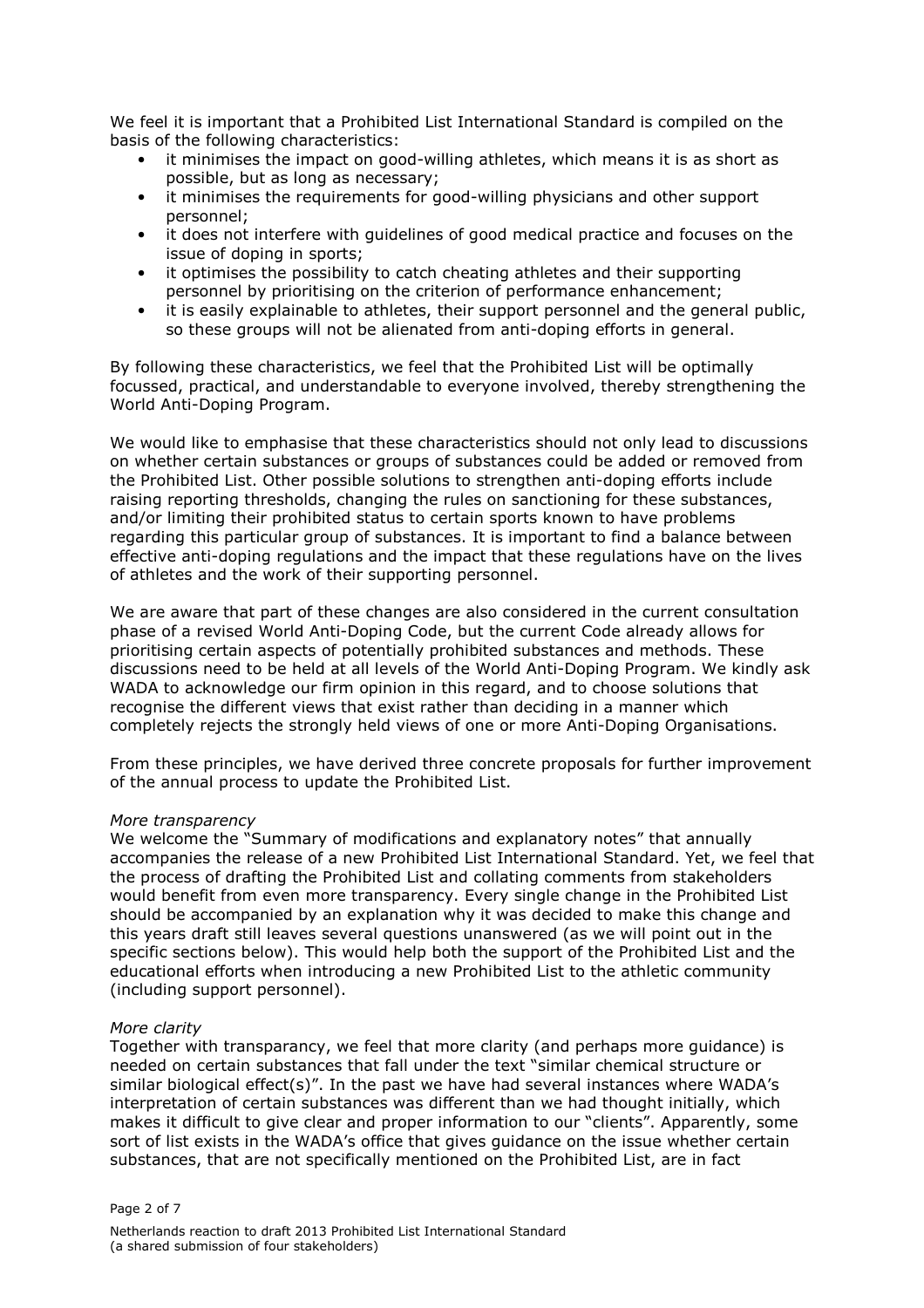prohibited or not. Perhaps more examples could be mentioned on the Prohibited List itself, or another solution could be that WADA would make their interpretation public. This could be a first step towards a global overview of permitted and prohibited medicines, which would help all countries. As you know, many countries already publish their own lists of permitted and prohibited medicines on their own initiatives.

## Working symposium

Finally we feel that the Prohibited List International Standard is so important that it merits a special working symposium on the contents and principles of the Prohibited List. There are obviously very different views on an "optimal" Prohibited List around the world, and some important issues are best discussed at large, instead of being tackled once a year in written comments. Examples are the possible elimination of the current differences in prohibiting substances in and/or out-of-competition, the absence of potentially harmful performance enhancing substances such as thyroid hormones and nicotine and the presence of substances where these properties are doubtful (e.g. cannabinoids, narcotics, and alcohol). Especially now the process towards the Revision of the World Anti-Doping Code is fully underway it is important to provide a platform to find a common approach regarding all Prohibited List issues, especially the most controversial ones. This way, the Prohibited List International Standard could be supported by a much larger proportion of all stakeholders than in the current situation, which would seriously strengthen the World Anti-Doping Program.

## Specific comments

## S0

The proposed new text on "veterinary use" is supported.

## S1

The proposed changes in section S1-1 are generally supported, but it remains unclear why these particular INN and IUPAC names are used. We were advised by the Royal Dutch Pharmacists Association that they have different IUPAC names in their databases. All names that are marked yellow in the attached Excel-document are official IUPAC names according to the handbooks of the Royal Dutch Pharmacists Association (see excerpts in the attached pdf-file) but are different from the names that are listed in the Prohibited List International Standard. It is unclear to us how it is possible that two different IUPAC-names can exist.

 $\triangleright$  We would like to suggest that generally available IUPAC-names are used consistently in this section; see our attached documentation. We are, of course, willing to assist in helping to find one common approach regarding the used names for anabolic agents.

Even though the issue of clenbuterol-contaminated food stuffs has somewhat subsided during the last year, we still feel that more attention to this problem is warranted. The current status, where all athletes are advised to be extremely cautious with meat originating from China and Mexico, is not very reassuring to athletes who participate in events in those countries, and it is still unknown what the risks are of meat originating from countries in the rest of Asia, South America and Africa (assuming that the existing regulatory systems in Europe, North-America, and Oceania are sufficient to exclude meat contamination with doping substances in those continents). Hence, the current situation is not satisfactory. The current rules of the World Anti-Doping Program allow for tackling new unexpected cases, but these procedures take several months, and the damage done to the athlete during these procedures (in terms of procedural costs, publicity, emotional stress and possibly loss of employment) cannot be repaired.

 $\triangleright$  We would like to ask WADA, and particularly both the List Committee and the Laboratory Committee, to try and find a solution for potential unintentional Adverse Analytical Findings regarding steroids-in-meat. We feel that the World Anti-Doping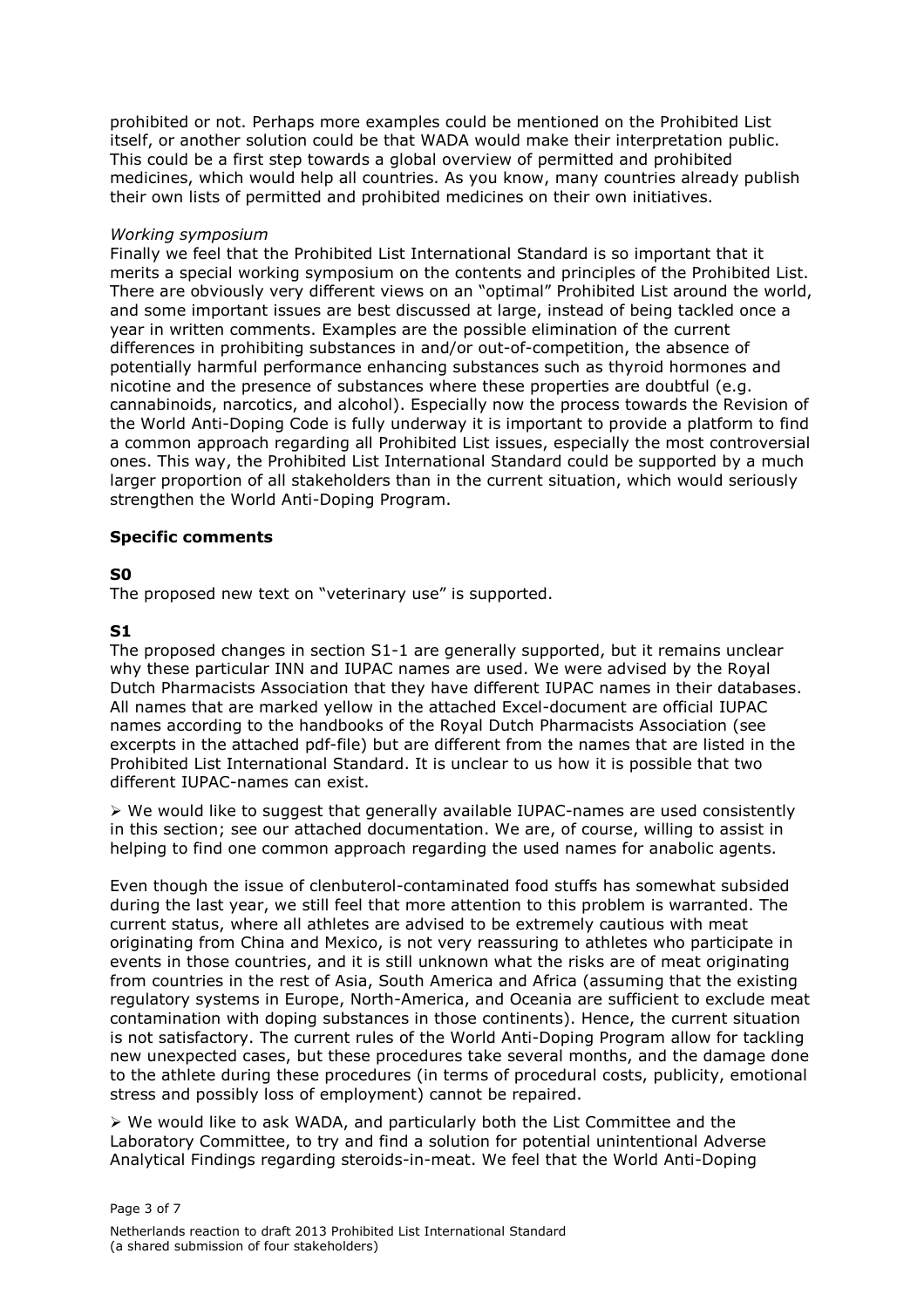Program should protect good-willing athletes at all times. A possible solution that could be implemented is to raise the reporting levels for certain substances for all WADAaccredited laboratories. Other possible solutions might be to introduce the possibility to report "atypical" findings below a certain threshold, or to further study specific analytical approaches that may discern intentional use from unintentional use through food (presumably meat) consumption.

It is surprising to see that both nandrolone and 19-norandrosterone are still listed in section S1-1a ("Exogenous AAS"). It has been known for years that these substances can be produced endogenously, and several Technical Documents related to the International Standard for Laboratories have accommodated for this. Please allow us to give two examples: Kicman has stated "adverse findings for nandrolone are frequent, but this steroid and 19-norandrostenedione are also produced endogenously" (Biochemical and physiological aspects of endogenous androgens; Handb Exp Pharmacol 2010; 195:25-64) and Strahm et al. have written "it may be expected that endogenous 19-NA levels of 15 ng/mL could be measured in urine specimens collected during pregnancy" (Profiling of 19-norandrosterone sulfate and glucuronide in human urine: implications in athlete's drug testing; Steroids 2009; 74:359–364).

 $\triangleright$  We strongly suggest that both nandrolone and 19-norandrosterone are moved to section b of S1-1. Since they can be produced endogenously, that would be a more suitable place.

# S2

In January 2011, we welcomed the removal of the methods of injecting "Platelet Rich Plasma" (PRP) or "Platelet Leukocyte Gel" (PLG) in therapeutic settings from this section. The Explanatory Notes to the Prohibited List International Standard 2011 and 2012 explained this status, but when the Prohibited List 2013 comes into effect this remark will no longer be easily available. This could present problems, especially since PRP could fit into the current definition of "gene doping", which includes "the use of normal … cells".

 Since the methods of injecting "Platelet Rich Plasma" (PRP) or "Platelet Leukocyte Gel" (PLG) involve prohibited growth factors (like IGF-1), we feel it is necessary to explain the permitted status of these methods in therapeutic settings in the Prohibited List itself, in order to avoid any confusion. This could, for example, be done in a similar way to the remarks regarding felypressin (in section S5) or imidazole and adrenaline (in section S6).

## S3

Over the past few years, scientific literature has well established that inhaled β2-agonists have no performance enhancing effect on endurance, strength and sprint performance in healthy athletes. In this light, it is very surprising to have different rules for salbutamol, salmeterol, and formoterol on one hand, and terbutaline, fenoterol and other similar substances on the other hand. In fact, this demarcation in the anti-doping rules is interfering in a physician's decision to prescribe certain medication; we have had several cases already where an athlete has been using a particular β2-agonist for many years, and partly because of this optimal medication the required drop in lung function parameters during a provocation test was not reached. In such cases, the athlete is caught between the doping rules and their personal optimal medication regimen, but because of the current rules they often opt to switch their medication to salbutamol. This is a real-life example where anti-doping rules interfere too much in the physician-patient relationship, and with guidelines of good medical practice.

Moreover, the sudden introduction of a maximal dose for formoterol of 36 micrograms over 24 hours has surprised us in September 2011. The 2012 "Summary of major modifications and explanatory notes" document stated that "inhaled formoterol at therapeutic doses is no longer prohibited", but this is not the case. In many countries in the world, including the Netherlands, the maximal therapeutic dose is higher, with a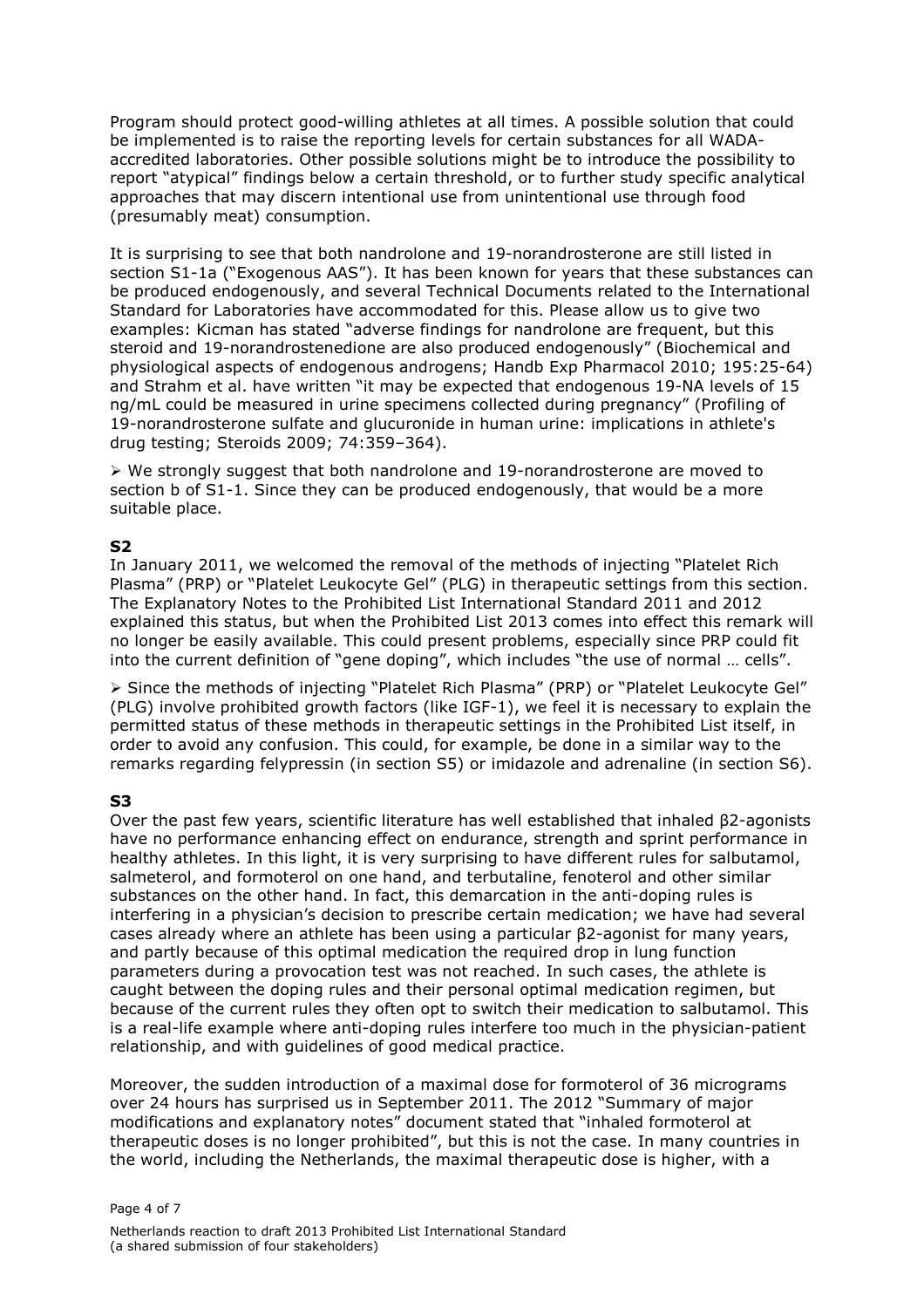maximum of 72 micrograms per day. The current rule does not take national differences into account, and therefore presents only part of the solution for this particular substance; it adds in fact confusion to an already complicated group of substances. It would be much clearer to both athletes and their physicians if all therapeutic doses of formoterol would be permitted. It is even more puzzling since no clarification has been given in the explanatory note on why this restriction in dose would be necessary, and no official explanation is given in the decision to introduce a new urinary threshold of 30 nanograms per millilitre.

 We strongly request that WADA will allow the use of all inhaled β2-agonists, including globally accepted standard therapeutic doses of formoterol. We would also welcome a public explanation on the urinary threshold for formoterol. Ultimately, we would favour the introduction of new thresholds for terbutaline, fenoterol, and other β2-agonists.

### S4

The decision to move insulins to section S4 without copying the words "releasing factors" and "other substances with similar chemical structure or similar biological effect(s)" means that the substances exenatide and liraglutide are permitted per 1-1-2013. We are curious about the backgrounds that have led to this decision.

 $\triangleright$  Please provide the rational (scientific, practical or otherwise) for permitting two substances that are currently banned.

### S5

We are in agreement with the proposed change, and very happy that a decision has been made regarding the threshold value of glycerol.

The final paragraph, on the TUE-requirement for threshold substances under certain circumstances, remains to be superfluous in our eyes. The instances that this would happen are very, very rare and we are not aware of any actual anti-doping rule violation that has been committed on the basis of this paragraph. It is doubtful whether any antidoping organisation would be confident enough to start a case based on this prohibition if such a situation occurs. Moreover, the current wording ("any quantity of a substance subject to threshold limits") opens the way for inadvertent violations, for example when codeine has been used and morphine-metabolites can be found in an athlete's urine.

 The final paragraph, on the TUE-requirement for threshold substances under certain circumstances, deserves a better explanation on the necessity of this rule, or can be omitted.

### M1

The recent discussions in Germany on the issue whether so-called "UV treatment of blood" constitutes blood doping (or not) revealed that a more clear definition is needed for blood doping. The new wording in section M2-3 overlaps this debate and we feel it is better to combine the two prohibitions into one section.

 $\triangleright$  We propose that the method of blood doping should be defined better, for example "Blood doping is the (re)introduction of any quantity of blood or blood component(s) into the circulatory system. Blood components include autologous, homologous or heterologous blood or red blood cell products of any origin."

Both in our proposal and in the proposed draft for the 2013 Prohibited List hemodialysis, plasmapheresis, and plateletpheresis are prohibited. In our eyes, this is not really necessary as these medical procedures are not performance enhancing in normal, healthy athletes and do not pose a direct threat towards doping use.

 $\triangleright$  We would like to ask you to consider to permit hemodialysis, plasmapheresis and plateletpheresis, for example by adding a clear remark that these procedures are permitted "when legitimately executed in hospital settings". In the current draft, it is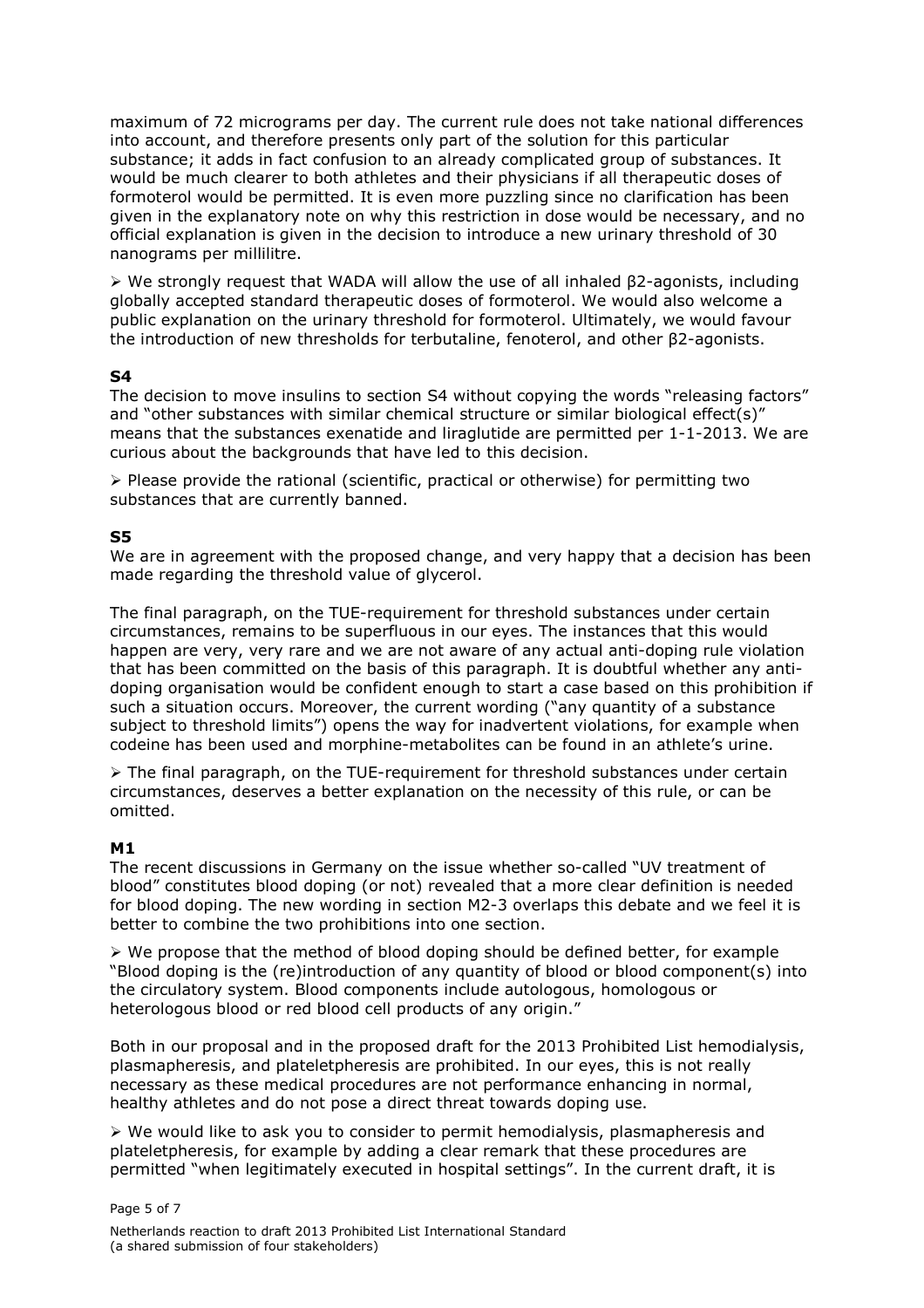mentioned that plasmapheresis would require a TUE in the future, but this is not a clear solution since this procedure would not fulfil regular TUE requirements (it is not therapeutic use – it is a therapeutic gift). Therefore, if this procedure remains to be prohibited, a new guideline is necessary on how TUE-committees should handle such requests.

## M2

Besides the comment made above in section M1, there is the small issue that in this section the word "prohibited" is used twice (both in the general sentence and in two of the three subsections).

 $\triangleright$  For consistency reasons, the words "is prohibited" and "are prohibited" should be deleted in subsections 1 and 2.

## M3

The change in this section is supported, but we would like to make two additional comments. Firstly, although the proposed change is minimal, we would prefer a more constant definition of gene doping over time, unless new insights must be reflected in this section. Secondly, we received some questions in the course of 2012 whether the prohibition of "The use of normal … cells" also includes PRP (see our comments made above in section S2) or allergen immunotherapy. This should not be the case in our eyes. So, in spite of our first comment, we would like to have this issue addressed in the definition of gene doping.

 $\triangleright$  We would like you to make clear that medical interventions such as PRP (see section S2) and allergen immunotherapy are not included in the definition of gene doping. Once this is clear, we would like to ask you to leave the definition of gene doping unchanged for some time, unless new insights regarding this topic require otherwise.

## S6

The explanatory regarding methylhexaneamine is very much appreciated. This is a substance where inadvertent doping is a constant threat.

## S7

To our knowledge, the abuse of this category of substances is very, very limited and if they are abused, it constitutes medical malpractice more than doping use (i.e. it is not a case where an unfair competitive edge is being sought). Frankly, we only encounter this section in relation to (questions about) abundant poppy seed use or TUE-applications regarding surgery and concomittant painkillers.

 $\triangleright$  Following the general characteristics we described earlier, we feel that this section is less important than other sections on the Prohibited List and that its practical influence should be lessened even further. We suggest that a remark could be made that the use of narcotics is allowed during surgical interventions, much like the remark on intravenous infusions in section M2-2, or that this section can be deleted altogether.

### S8

Whether cannabis use in sports should be prohibited and sanctioned by means of antidoping rules will probably always remain a controversy. We welcomed the publication about "Cannabis in sport - anti-doping perspective" by Huestis et al in 2011 (Cannabis in sport: anti-doping perspective; Sports Med 2011; 41(11):949-966). It is tempting to write an elaborate reaction to their views, but this would result in a too much detailed discussion. In short we feel that their arguments, however eloquently put, have not changed our opinion, namely that the use of a substance that is most likely to have a negative impact on athletic performance should not be part of the anti-doping program, especially when its use has been out-of-competition. Athletes, being role models to the young, should not be using marihuana nor should they engage themselves in morally objectionable activities such as smoking in their private lives or speeding when driving a

Page 6 of 7